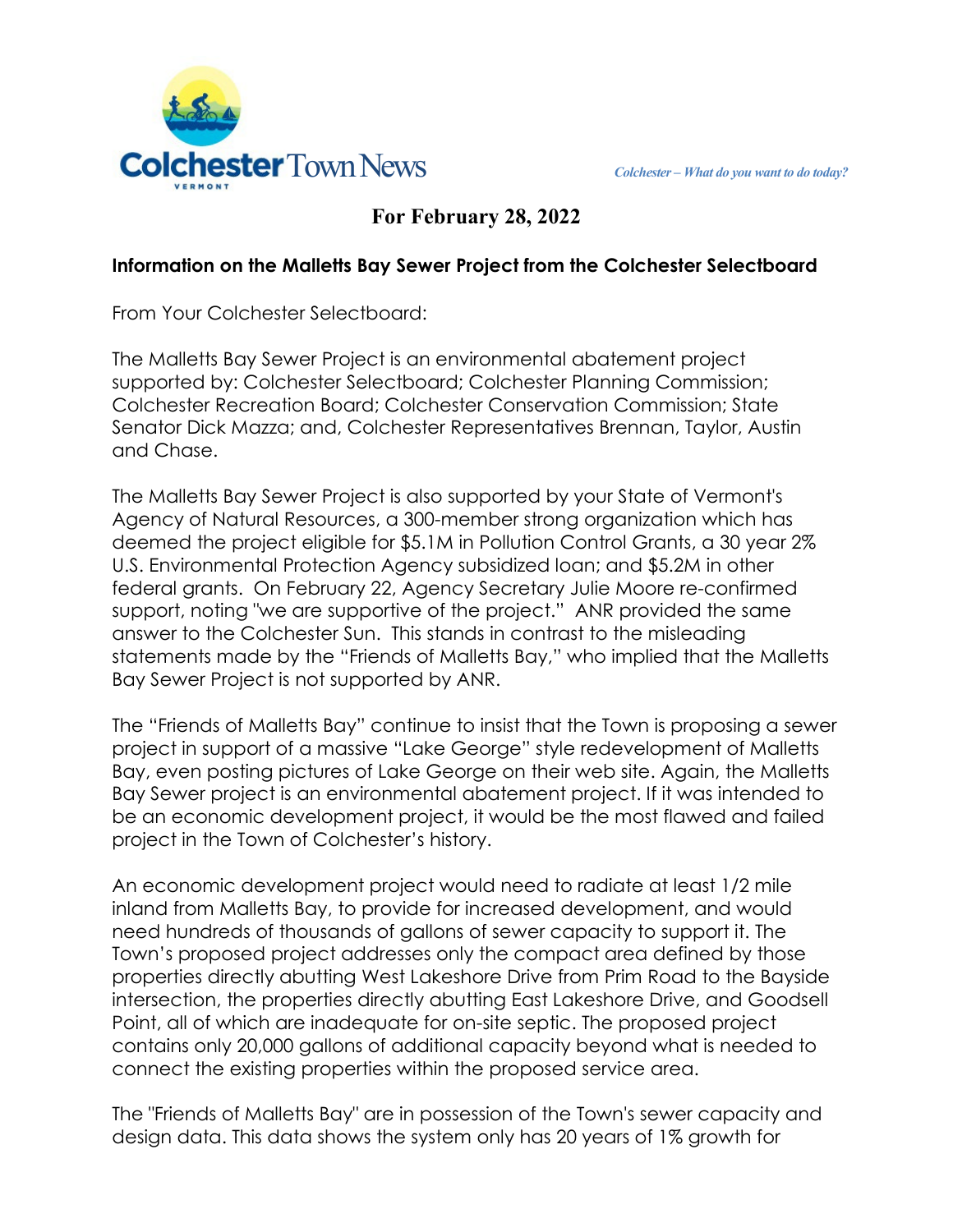residential and 0.75% of growth for commercial. The "Friends" are not sharing this as it does not support their scare tactics and false narrative about growth.

The "Friends of Malletts Bay" claim that their plan has not been considered by the Town. The Town's volunteer Planning Commission considered the "Friends of Malletts Bay" proposal in their alternative's analysis. The Planning Commission, over seven months, conducted a public evaluation of alternatives including public forums, walking tours, guest speakers, and a bus tour of community septic systems. The Commission concluded that the Malletts Bay Sewer Project was the most effective and cost-efficient way to address human waste bacteria in Malletts Bay now and in the future. This conclusion was consistent with the recommendations of the four year, \$2M U.S. Environmental Protection Agency funded Integrated Water Resources Management Plan.

## **In summary the "Friends" plan:**

- *1. Ignores that the Town has devoted significant attention and financial resources to stormwater in comparison to sewer, and fails to understand the reality and basic principles of stormwater management.*
	- The Town has a comprehensive water quality effort addressing both stormwater and wastewater. This effort began with a \$2M U.S. Environmental Protection Agency funded study recommending both stormwater improvements and the proposed sewer.
	- Stormwater has a full-time manager and two maintenance staff vs. a parttime manager and one half-time maintenance staff for sewer.
	- Town-wide stormwater capital investments in the next 30 years are planned at \$28M vs. \$17M for sewer. In the last 15 years, \$4M in investments have been made for stormwater vs. \$0.25M for sewer.
	- The only way to remove e-coli from non-human sources in any meaningful way would require removing all animals, both domestic and wild, from the entire watershed.

## *2. Purposefully misrepresents the growth possible with Sewer.*

- This is an environmental abatement project not a growth project.
- Growth will average 1% as it is now--with or without sewer in the Bay based on a vast array of development restrictions.
- In 2016, the Planning Commission proposed, the Selectboard approved, and the Development Review Board administers Revised Zoning for West Lakeshore Drive to restrict the development and ensure the community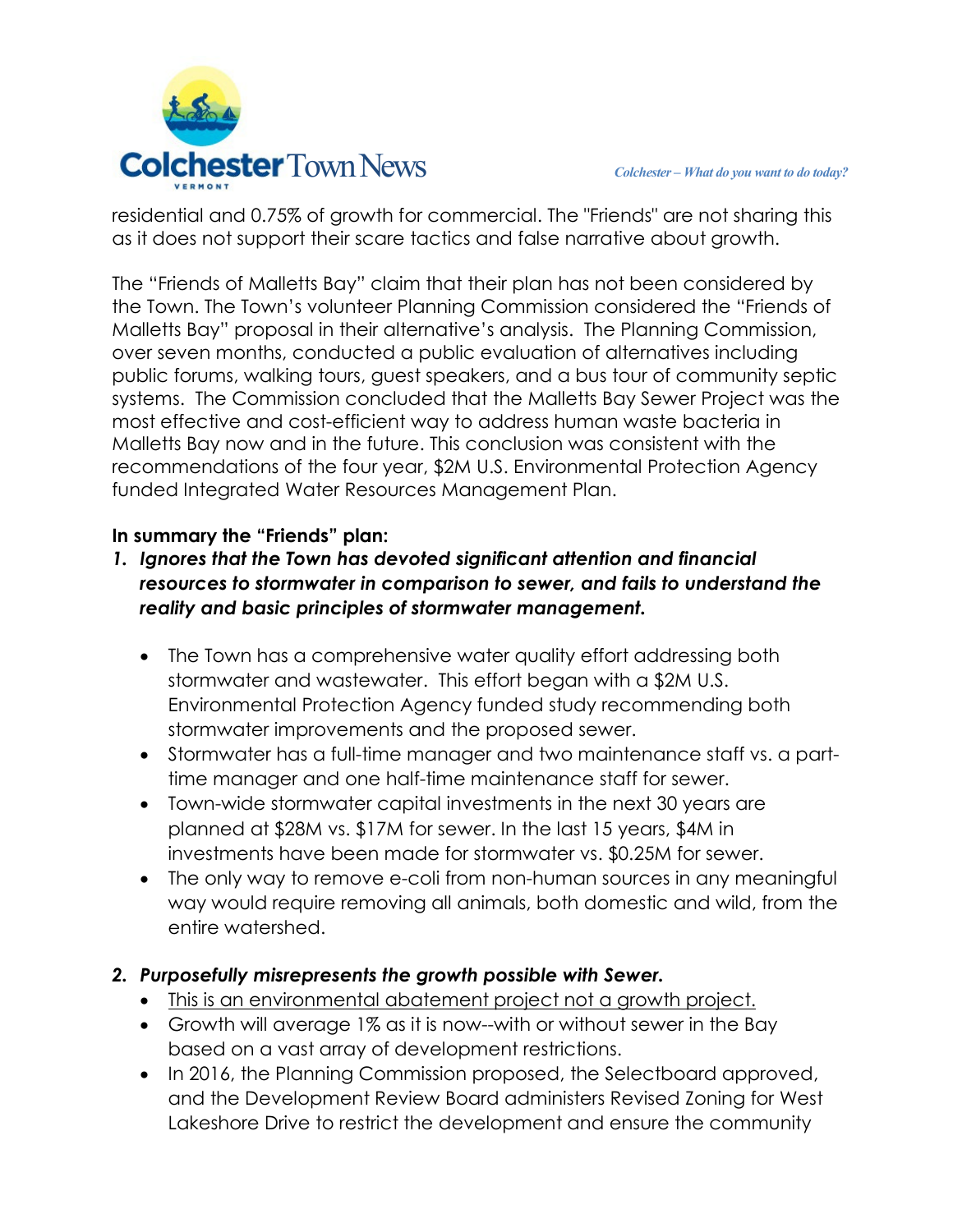

vision to promote welcoming, small scale, yet vibrant infill and redevelopment. Efforts that had been delayed due to COVID are now back underway to evaluate zoning on East Lakeshore Drive which will be completed prior to the construction of the sewer project.

- Town's sewer treatment capacity and pipe capacity only allow 20 years of 1% annual growth for residential and 0.75% of growth for commercial.
- Floodplain, Shoreland, and Wetland Protection zones substantially limit development.
- Abandonment of the Circumferential Highway limits development. Projects that generate significant amounts of traffic will be denied Act 250 permits.

## *3.* **Despite continued arguments that the Town's water quality sampling results do not warrant the construction of sewers in Malletts Bay, the "Friends of Malletts Bay" are proposing a Sewer for Malletts Bay!**

The "Friends" Plan:

- Addresses only 26% of the problem by serving only 75 properties vs. 289 in the Town's plan.
- Lacks an understanding or fails to accept that within the Town's plan proposed service area of 289 properties, wastewater systems fail at 3-4x the rate of other systems in town, due to their inadequate lot sizes, depth to groundwater, distance from the surface waters, depth to bedrock and inadequate soil.
- Will cause the loss of \$8.7M in one-time State and Federal Grants.
- Will cost residential properties over four times as much at \$4,208 per year vs. \$993 proposed by the Town.
- Instead of transporting wastewater from the Bay to a modernized wastewater treatment facility in South Burlington, it dumps it into the ground next to the Bay.
- Requires that land purchased by the voters for a community recreation center be used as a Leach Field.

People come to live, work, play and learn in Colchester because of the people and the natural beauty. The Malletts Bay Sewer Project is one of many environmental abatement projects supported by your Town, whose policy is directed by 85 volunteer members of Boards and Commissions and implemented by your Town staff.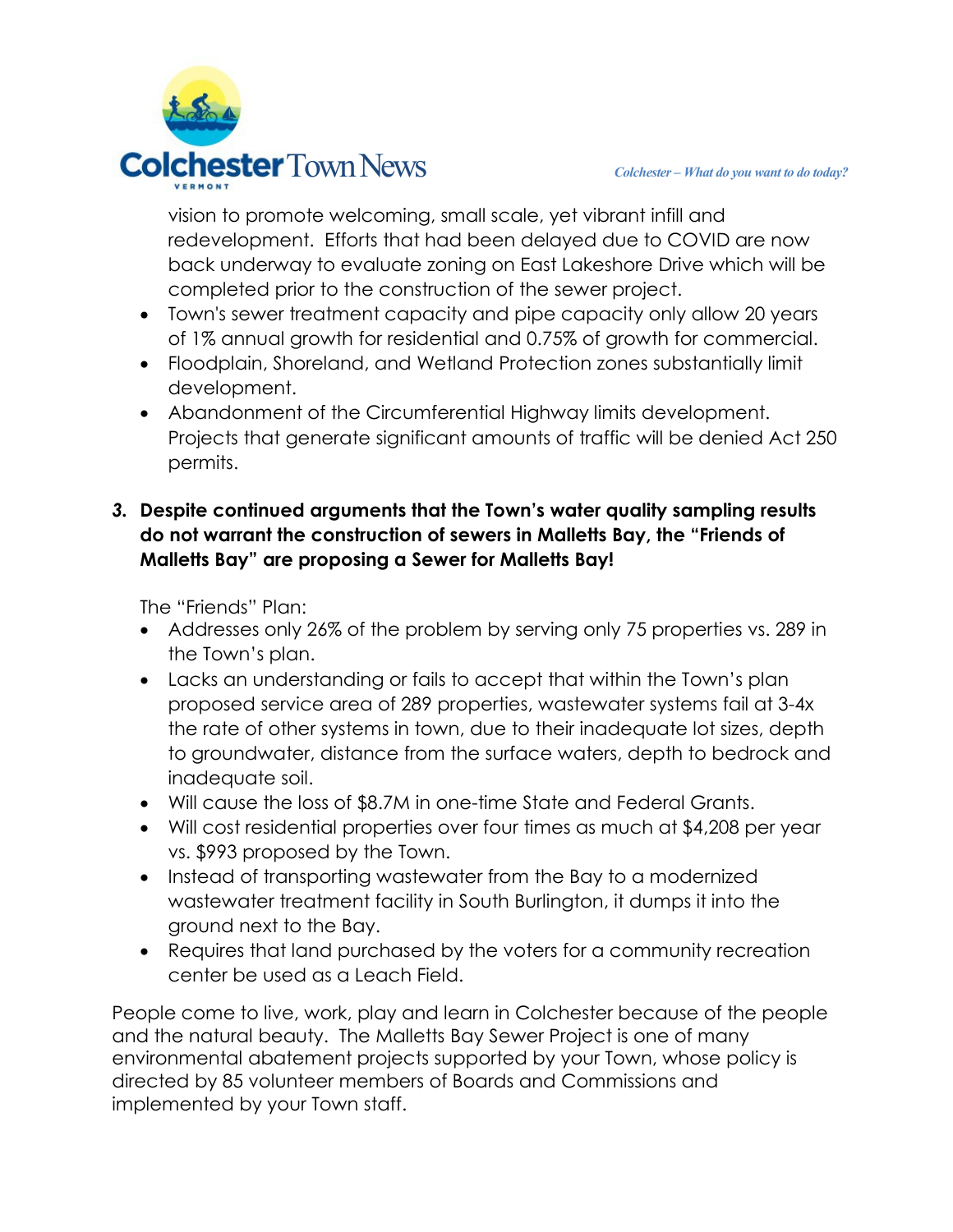

Town environmental efforts include: Conversion of street lighting to energy conserving LED's; Pumpkin Patch and Roosevelt Solar Farms now producing 2/3 of the electricity consumed in the provision of municipal services; proposed Macrae Solar Farm that will achieve the final 1/3; Stormwater Utility which added 50% more annual resources for stormwater issues; \$4M in stormwater investments in the last 15 years; \$28M in stormwater investments in the next 30 years; Town winter salt reduction efforts; Town electric car and charging station; and Town energy conservation efforts in every town building, to name a few.

In addition to these physical environmental improvements, the Town has also developed and adopted substantial environmental regulations and efforts including Shoreland, Floodplain, and Wetland Protection Districts that protect the environment and substantially restrict development within our most environmentally sensitive areas; the Colchester Town Plan; Colchester Regulations for Development; Colchester Sewer and Stormwater Ordinances; Colchester All-Hazards Mitigation Plan; and the Selectboard Energy Policy Committee.

Please consider the Selectboard's proposal to the voters, given our past performance stewarding Town services and our regulation of the community in an environmentally responsible manner.

Sincerely,

Your Colchester Selectboard

*Pam Loranger, Chair Tom Mulcahy, Vice Chair Jacki Murphy, Clerk*

*Herb Downing, Member Charlie Papillo, Member*

### **TOMORROW, March 1st is Town Meeting Day - Please Vote!**

Sample Ballot:<https://colchestervt.info/sampleballot>

**The deadline to return your voted Town Meeting absentee ballot is TODAY, February 28th by 4:30pm**. Use our GREEN Drive-Up Drop Box between the Town Hall and Police Department Buildings.